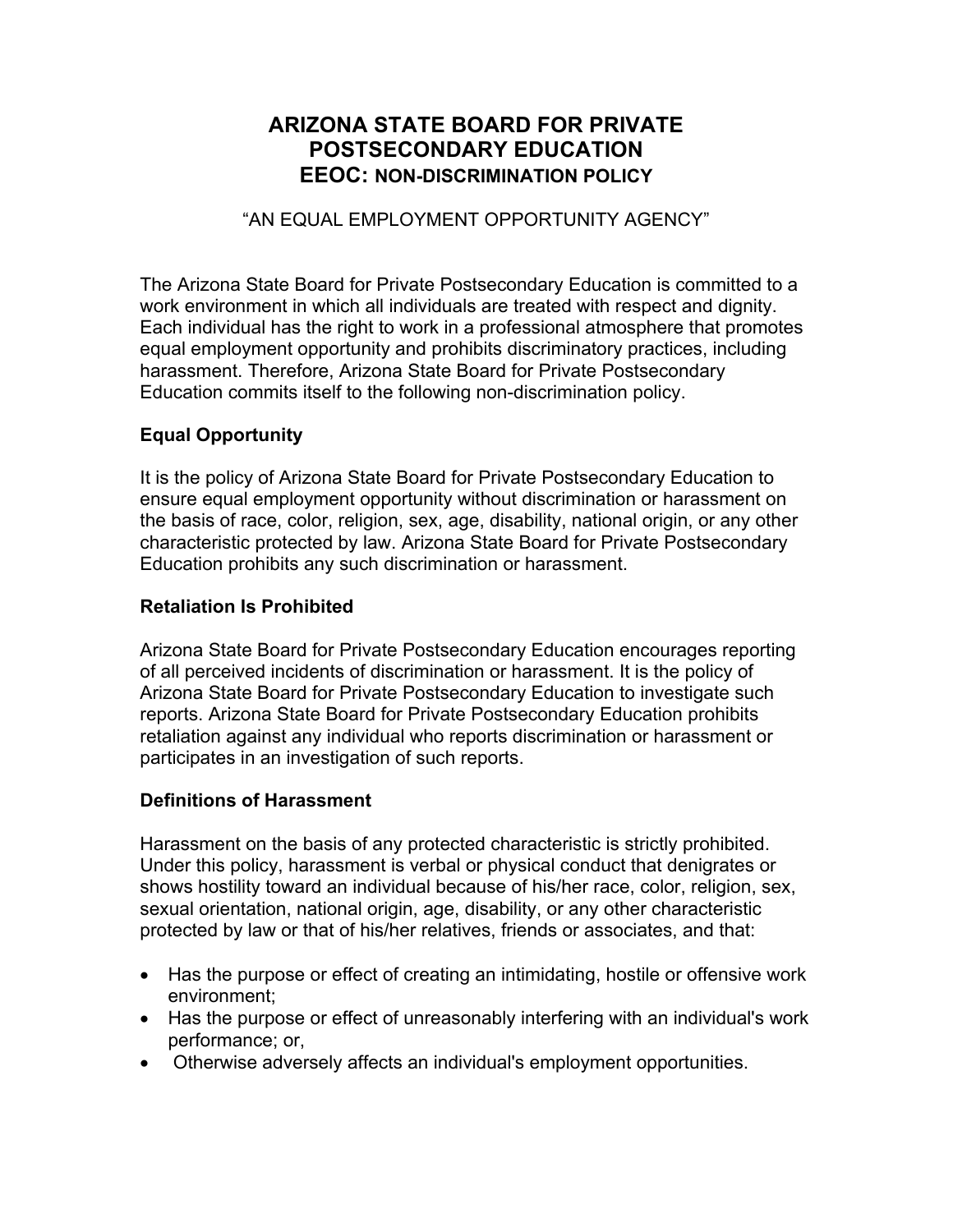Harassing conduct includes, but is not limited to: epithets, slurs or negative stereotyping; threatening, intimidating or hostile acts; denigrating jokes; and written or graphic material that denigrates or shows hostility or aversion toward an individual or group and that is placed on walls or elsewhere on the employer's premises or circulated in the workplace.

Sexual harassment constitutes discrimination and is illegal under federal, state and local laws. For the purposes of this policy, sexual harassment is defined, as in the Equal Employment Opportunity Commission Guidelines, as unwelcome sexual advances, requests for sexual favors and other verbal or physical conduct of a sexual nature when, for example:

- Submission to such conduct is made either explicitly or implicitly a term or condition of an individual's employment;
- Submission to or rejection of such conduct by an individual is used as the basis for employment decisions affecting such individual; or
- Such conduct has the purpose or effect of unreasonably interfering with an individual's work performance or creating an intimidating, hostile or offensive working environment.

Sexual harassment may include a range of subtle and not so subtle behaviors and may involve individuals of the same or different gender.

Sexually harassing conduct includes, but is not limited to: unwanted sexual advances or requests for sexual favors; sexual jokes and innuendo; leering, whistling or touching; insulting or obscene comments or gestures; display in the workplace of sexually suggestive objects or pictures; and other physical, verbal or visual conduct of a sexual nature.

#### **Individuals and Conduct Covered**

This policy applies to all applicants and employees, whether related to conduct engaged in by fellow employees or someone not directly connected to Arizona State Board for Private Postsecondary Education such as an outside vendor, consultant or customer.

Conduct prohibited by these policies is unacceptable in the workplace and in any work-related setting such as outside business trips, business meetings and business-related social events.

#### **Reporting an Incident of Harassment, Discrimination or Retaliation**

Arizona State Board for Private Postsecondary Education encourages reporting of all perceived incidents of discrimination, harassment or retaliation, regardless of the offender's identity or position. Individuals who believe that that they have been the victim of such conduct should discuss their concerns with their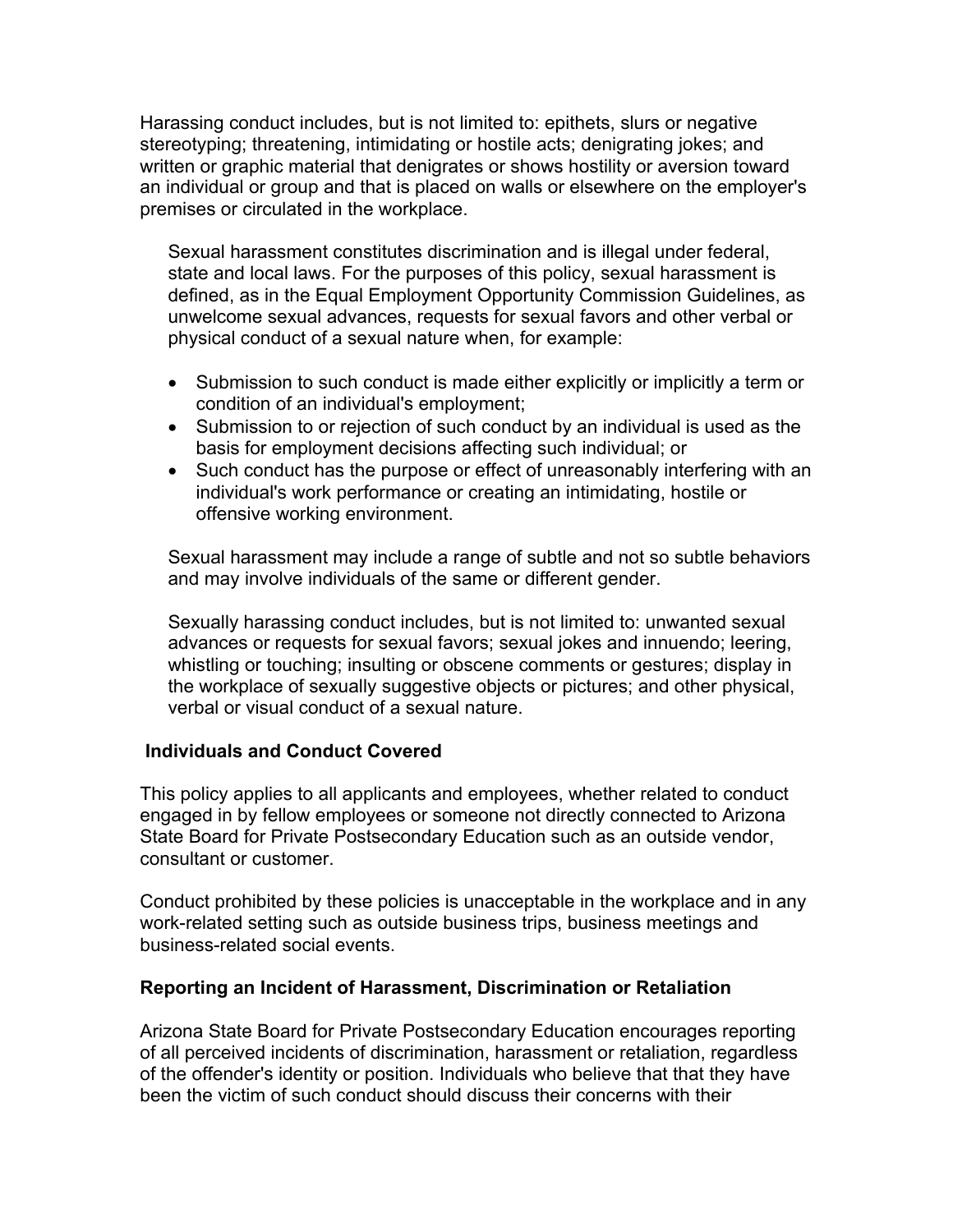immediate supervisor, manager, agency human resources or employee relations staff.

In addition, Arizona State Board for Private Postsecondary Education encourages individuals who believe they are being subjected to such conduct promptly to advise the offender that his or her behavior is unwelcome and request that it be discontinued. Arizona State Board for Private Postsecondary Education recognizes, however, that an individual may prefer to pursue the matter through informal or formal complaint procedures.

## **Complaint Procedures**

## *Informal Procedure*

If for any reason an individual does not wish to address the offender directly, or if such action does not successfully end the offensive conduct, the individual should promptly notify the Executive Director. An individual reporting harassment, discrimination or retaliation should be aware, however, that the Executive Director may decide it is necessary to take action to address such conduct beyond an informal discussion. This decision will be discussed with the individual. The informal procedure is not a required first step for the reporting individual.

## *Formal Procedure*

As noted above, individuals who believe they have been the victims of conduct prohibited by this policy statement or believe they have witnessed such conduct should discuss their concerns with the Executive Director.

Any reported allegations of harassment, discrimination or retaliation will be investigated promptly. The investigation may include individual interviews with the parties involved and, where necessary, with individuals who may have observed the alleged conduct or may have other relevant knowledge.

Confidentiality will be maintained throughout the investigatory process to the extent consistent with appropriate investigation and corrective action. Depending on the nature of the complaint, it may not be possible to preserve confidentiality.

Retaliation against an individual for reporting harassment or discrimination or for participating in an investigation of a claim of harassment or discrimination is a serious violation of this policy and, like harassment or discrimination itself, will be subject to disciplinary action. Acts of retaliation should be reported immediately and will be promptly investigated and addressed.

Misconduct constituting harassment, discrimination or retaliation will be dealt with appropriately. Responsive action may include, for example, training, referral to